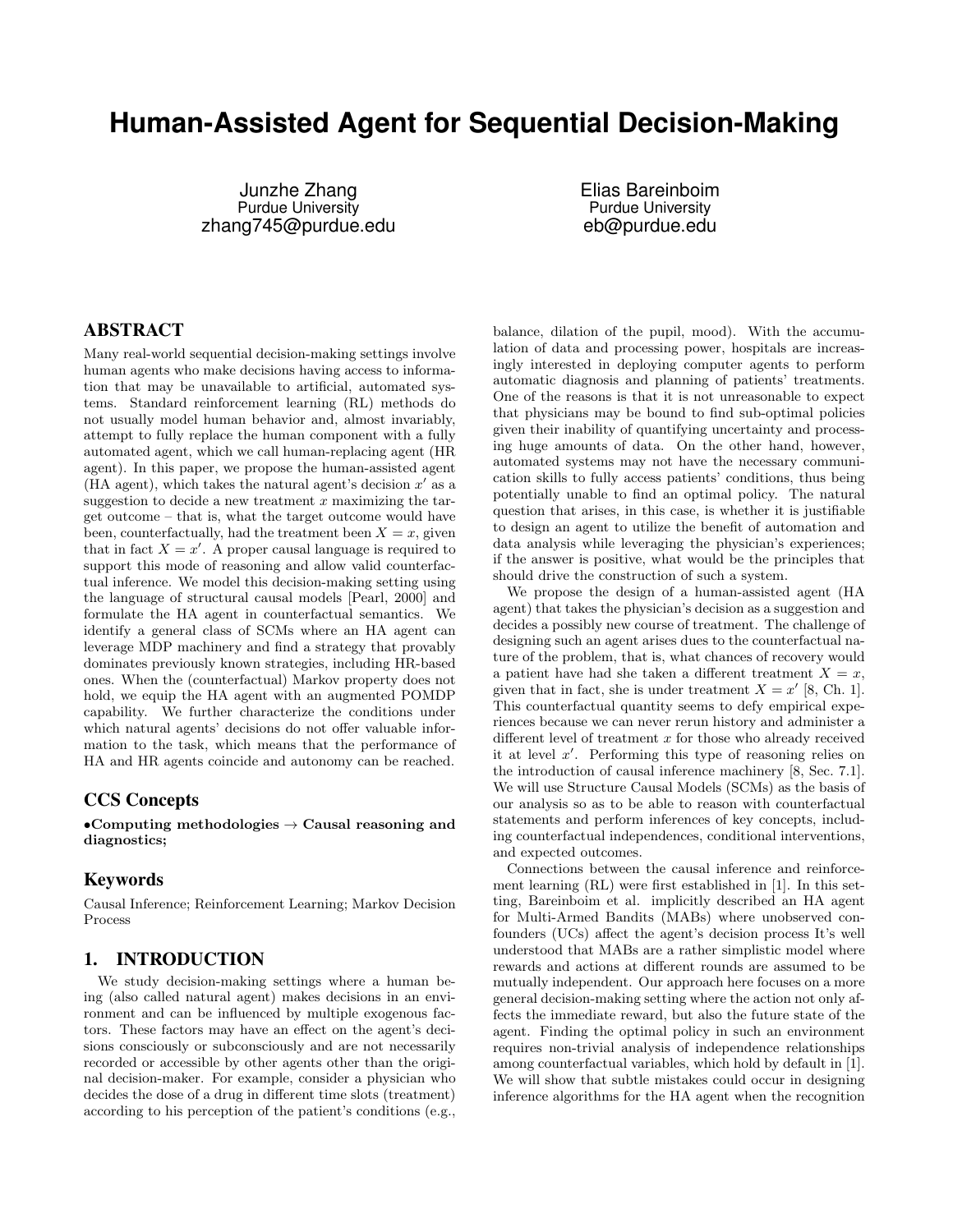of these independence relations are not explicit, which in turn would translate into a lack of convergence.

Counterfactual inference has been studied and applied in the context of RL under the rubrics of off-policy learning. [9, 5] applied the inverse propensity score weighting to estimate the effect of a new policy using samples collected by the agent running a different behavioral policy (the physician's policy in the medical treatment example). Most off-policy learning methods assume that the behavioral policy and the target policy share the same state-action spaces, which in practice, however, is not rarely violated. For instance, in the medical example, the physician could observe states unobserved to the learning agent (e.g., balance, mood). Also, current RL methods focus almost exclusively on humanreplacing agents (HR agents) that are designed to substitute the existent natural agent from the environment. From a causal perspective, off-policy methods estimate the average effect of a treatment  $x$  on the general population, instead of the effect in the specific population that is currently under treatment  $x'$ ; the latter might possess distinct needs and dispositions that make them react differently to a different treatment x than a randomly selected subject would.

In this paper, we model this decision setting with SCMs and analyze HA agents with formal counterfactual language. Specifically, our contributions are as follow:

- 1. We first show that HR agents are not guaranteed to behave optimally in an environment where natural agents are present (e.g., social and medical settings), and decisions are driven by unobserved confounders.
- 2. We identify a class of models where the optimal policy of the HA agent can be obtained through a simple modification of MDP algorithms, contrasting with standard HR agents.
- 3. For systems not contained in the above class (i.e., when the counterfactual Markov property does not hold, to be defined), we propose a modified POMDP planning algorithm to find the optimal policy of HA agents.
- 4. We prove a general condition where it is safe to replace the natural agent with a standard agent. The proof confirms the intuition that RL algorithms do not need input from the natural agent only when it has superior capabilities for observing all the latent states.

## 2. PRELIMINARIES AND NOTATIONS

In this section, we introduce the basic notations and definitions used throughout the paper. We will consistently use the abbreviation  $P(x)$  for the probabilities  $P(X = x)$ , where x is an arbitrary value.

We describe the environment using the Structural Causal Models (SCMs) defined in [8, pp. 203-205]. SCMs gives formal meaning for fundamental concepts, including confounding, observational and experimental distributions, and counterfactuals. We define SCMs in the sequel.

DEFINITION 1. (SCM [8]). A structural causal model (SCM) M is a 4-tuple  $\langle U, V, F, P(u) \rangle$  where:

1. U is a set of exogenous (unobserved) variables, that are determined by factors outside of the model,

- 2. V is a set  ${V_1, V_2, \ldots, V_n}$  of endogenous (observed) variables that are determined by variables within the model (i.e., by the variables in  $U \cup V$ ),
- 3. F is a set of function  $\{f_1, f_2, \ldots, f_n\}$  such that each  $f_i$ is a mapping from the respective domain of  $U_i \cup PA_i$  to  $V_i$ , where  $U_i \subseteq U$  and  $PA_i \subseteq V \backslash V_i$  and the entire set  $F$  forms a mapping from  $U$  to  $V$ . In other words, each  $f_i, v_i \leftarrow f_i(pa_i, u_i), i = 1, \ldots, n$ , assigns a value to  $V_i$ that depends on the valus of the select set of variables,
- 4.  $P(u)$  is a probability distribution over the exogenous.

Each SCM M is associated with a directed acyclic graph (DAG) G, where solid nodes correspond to endogenous variables  $V$ , empty nodes correspond to exogenous variables  $U$ , and edges represent functional relationships (see Fig. 1).

The mathematical operator  $d\sigma(X = \pi(w))$ , defined in [8], denotes an intervention where the values of X are set according to an arbitrary function  $\pi(w)$ , regardless of how the values of  $X$  are ordinarily determined in the model<sup>1</sup>. We use a causal effect  $P(Y = y|do(X = \pi(w)))$  to represent the response of a variable Y to the intervention  $do(X = \pi(w))$ . This causal effect is sometimes denoted by a counterfactual quantity  $P(Y_{X=\pi(w)}=y)$ . The formalism of SCMs allows a probabilistic measure over counterfactual variables, i.e.,  $P(Y_{X=\pi(w)}=y) = \sum_{\{u \in E\}} P(u)$ , where E is a set of realizations of U compatible with  $Y = y$  in the post-interventional model under  $d\sigma(X = \pi(w))$  [8]. If  $\pi(w) = x$  where x is an arbitrary constant, the intervention  $do(X = x)$  is called atomic. We will use the abbreviation  $P(y_x)$  for distributions  $P(Y_{X=x}=y).$ 

In this paper, we consider a sequential decision problem, where at time  $t = 1, 2, \ldots$ , the agent observes the state  $S^{(t)} = s^{(t)}$ , performs an action  $do(X^{(t)} = x^{(t)})$ , receives an reward  $Y^{(t)} = y^{(t)}$ , and moves to the next state  $S^{(t+1)} = s^{(t+1)}$ . We will consistently use the abbreviation  $x^{([1,t])}$  for a sequence  $\{x^{(1)}, x^{(2)}, \ldots, x^{(t-1)}\}$ . Let  $h^{(t)}$  be the observable history up to time  $t, H^{(t)}$  be the set of all possible histories up to time  $t$ , and let  $S, X, Y$  be finite domains for (respectively) states, actions and rewards. In causal semantics,  $h^{(t)} = \{s^{(0)}, s_{x(1)}^{(1)}, \ldots, s_{x(l_1,t-1_l)}^{(t)}\}$ , where  $s_{x(l_1,t-1)}^{(t)}$ represents the event  $S^{(t)} = s^{(t)}$  after past actions  $x^{([1,t-1])}$ . Define a decision rule at time  $t$  to be a distribution function  $\pi^{(t)} := H^{(t)} \times X \to [0, 1]$ . A policy  $\Pi$  for an agent is a sequence of policies, that is,  $\Pi = \pi^{([1,t])}$ . A policy  $\Pi$  is called a stationary Markov policy if  $\pi^{(t)} = \pi$  at any time t, where  $\pi := S \times X \to [0, 1]$ . We use the decision rule  $\pi$ in short for such a stationary Markov policy. We define the expected discounted cumulative rewards starting from state  $s^{(1)}$  under the policy  $\Pi$  by

$$
V^{\Pi}(s^{(1)}) = \mathbb{E}[\sum_{t=0}^{\infty} \gamma^{t} Y_{X^{([1,t-1])}=\pi([1,t-1])}^{(t)}],
$$

where the subscript  $X^{([1,t-1])} = \pi^{([1,t-1])}$  stands for the intervention  $do(X^{(1)} = \pi^{(1)}, \ldots, X^{(t-1)} = \pi^{(t-1)}),$  and  $\gamma \in$  $[0, 1)$  is a discount factor. The goal is to find an optimal policy Π<sup>∗</sup> maximizing the expected discounted cumulative rewards.

We use the formalism of finite Markov decision processes as the main tool to solve for the optimal policy.

 $1$ <sup>1</sup>Ordinarily here is also called "naturally" in the causal inference literature, and represents a "behavioral" policy.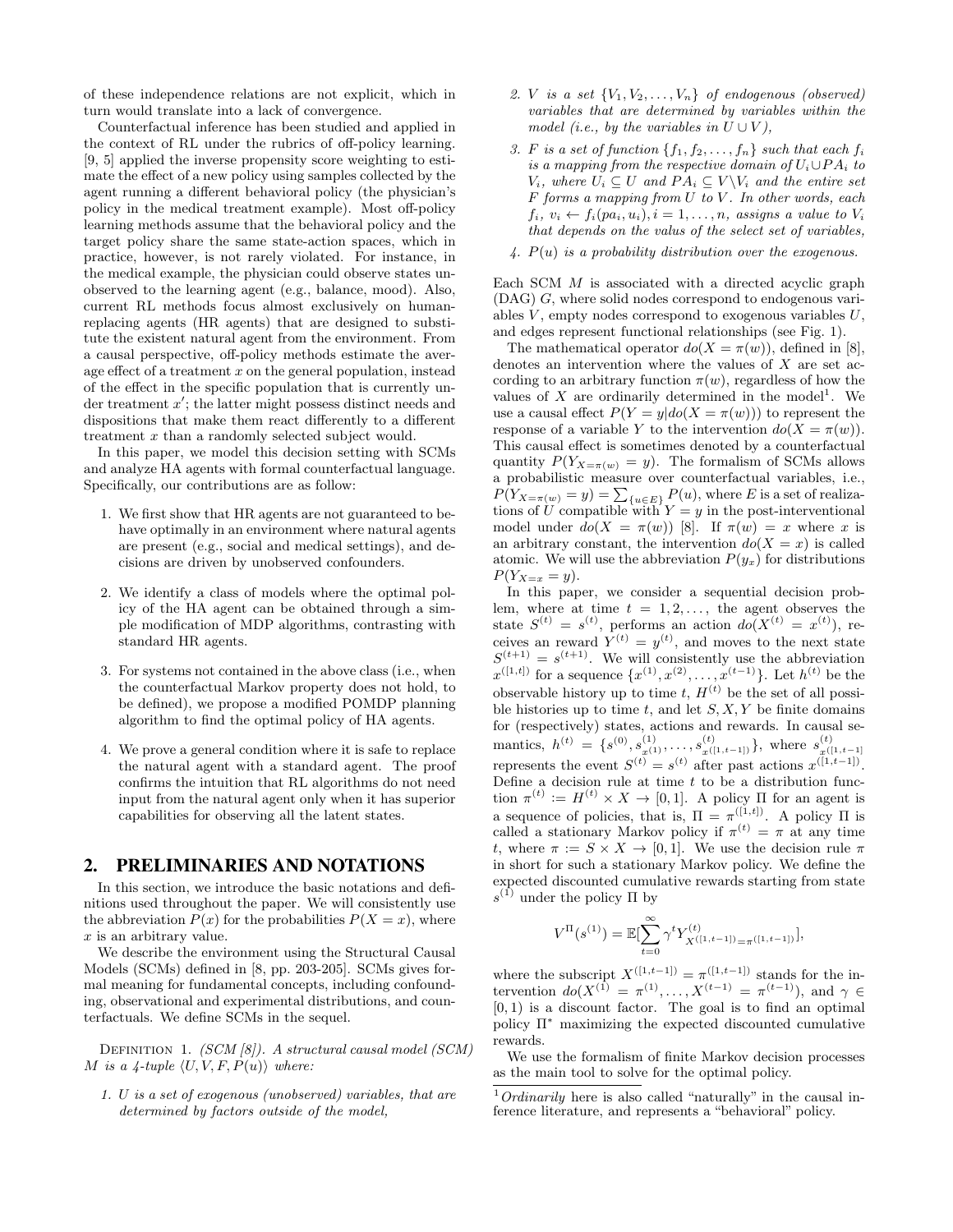

Figure 1: (a) The SCM for the medical treatment example described in Sec. 3, denoted by MDPUC. (b) The SCM with which the HA agent cannot be cast to a MDP, due to the confounding edge  $S^{(t)}, X^{(t)}$ .

DEFINITION 2. *(MDP [2])*. A finite Markov decision process (MDP) is a 5-tuple  $\langle S, X, Y, T, R \rangle$  in which S is a finite set of states; X a finite set of actions; Y a set of rewards; T a transition distribution defined as  $T : S \times X \times S \rightarrow [0,1]$ ; and R a reward distribution defined as  $R: S \times X \times Y \rightarrow [0, 1].$ 

We can model a decision setting as a MDP if it is Markov, i.e, the result of an action does not depend on the previous actions and observations (history), but only depends on the current observation. A number of efficient algorithms have been studied to solve MDPs, including value iteration [11] for offline planning problems and MORMAX [12] for online learning problems.

A system might be no longer Markov if unobserved elements of the state affect the next state. To find an optimal solution in this case, one popular approach is to model it as a partially observable MDP (POMDP), where the agent does not access the state  $S^{(t)} = s^{(t)}$  but a noisy observation  $O^{(t)} = o^{(t)}$ .

DEFINITION 3. (POMDP  $[4]$ ). A finite Markov decision process (MDP) is a 7-tuple  $\langle S, X, Y, O, T, R, \Omega \rangle$  in which  $S, X, Y, T, R$  are the same defined in Def. 2; O a finite set of observations; and  $\Omega$  an observation function defined as  $\Omega$  :  $S \times X \times O \rightarrow [0, 1]$ .

Planning on a POMDP is equivalent to solving for a MDP with a continous state space, which is intractible in general [6]. Approximation planning algorithms, e.g., incremental pruning [3], which exploits the structure of the optimal POMDP policy, have been extensively studied and shown to be efficient, whereas online learning algorithms were not well understood until recently [10].

## 3. A MOTIVATING EXAMPLE

We start this section by revisiting the medical treatment example mentioned in the introduction. A physician treats a patient who visits the hospital regularly to maintain his long term health condition. At the  $t$ -th visit, the physician measures the patient's corticosteroid level  $S^{(t)} = s^{(t)}, s^{(t)} \in$  $\{0, 1\}$ , where 0 stands for a low and 1 for a high level of corticosteroid. She then decides a treatment  $X^{(t)} = x^{\prime(t)}, x^{\prime(t)} \in$  ${1,0}$  (1 for to give the drug, 0 for not to), and then measures an overall health score  $Y^{(t)} = y^{(t)}, y^{(t)} \in \{1,0\}$  (i.e., "healthy" and "not healthy"). In reality, the patient's health score  $Y^{(t)}$  is also affected by a pair of factors  $U^{(t)} = \{M^{(t)}, E^{(t)}\}$ where  $M^{(t)} = m^{(t)}$  stands for patient's psychological status (0 for positive, 1 for negative) and  $E^{(t)} = e^{(t)}$  stands for his socioeconomic status (0 for wealthy, 1 for poor).

We model the patient's longterm health condition by the discounted cumulative reward with  $\gamma = 0.99$ . The physician follows a stationary Markov policy  $\pi^{ndt}$  where  $\overline{X}^{(t)}$   $\leftarrow$  $\pi^{ndt}(s^{(t)}, m^{(t)}, e^{(t)})$ . Despite affecting the physician's decision,  $m^{(t)}$  and  $e^{(t)}$  are not recorded in the hospital's database due to privacy concerns. The full parametrizations of this structural model with the reward function  $P(Y^{(t)} = 1)$  $s^{(t)}, m^{(t)}, e^{(t)}, x^{(t)}$  and transition function  $P(S^{(t+1)} = 0$  $s^{(t)}, x^{(t)}$  is provided in Sec. 6.

Unsatisfied with the condition of the patient, the hospital decides to replace the physician with a computer agent (HR agent). Fig. 1(a) shows the SCM of the system from an agent's perspective for  $t = 3$ , where  $U^{(t)}$  is unobserved. At each visit t, the agent decides a treatment  $X^{(t)} = x^{(t)}$  following a policy  $\pi^{(t)}$  given history  $h^{(t)}$ . Due to the existence of unobserved variables  $U^{(t)}$ , we can cast this problem to a POMDP and solve for the optimal policy. However, with careful examinations, we find this system is indeed Markov, i.e.,

THEOREM 1. Consider the SCM described in Fig. 1  $(a)$ , starting from an arbitrary state  $s^{(1)} \in S$ , it satisfies following properties:

$$
P\left(s_{x^{(1,t_1)}}^{(t+1)} \mid h^{(t)}\right) = P\left(s_{x^{(t)}}^{(t+1)} \mid s^{(t)}\right) \tag{1}
$$

$$
P\left(y_{x^{([1,t])}}^{(t)}|h^{(t)}\right) = P\left(y_{x^{(t)}}^{(t)}|s^{(t)}\right).
$$
\n(2)

PROOF. Introducing interventions  $do(X^{([1,t])} = x^{([1,t])})$  is equivalent to removing all incoming edges of  $X^{([1,t])}$ . In the post-interventional SCM,  $S^{(t)}$  becomes the only variable between  $S^{(t+1)}$ ,  $Y^{(t)}$  and past states and actions. Therefore,  $S^{(t+1)}$ ,  $Y^{(t)}$  are d-separated from the history given  $S^{(t)}$ , which proves Eqn. 1 and 2.  $\square$ 

Thm. 1 says that for the medical treatment example, the system is Markov for a HR agent. We thus can solve for the optimal policy for the HR agent with a standard MDP planning algorithm, and the optimal policy must be a stationary Markov policy  $\pi$  where  $\pi := S \to X$ .

We label the optimal policy learned by a MDP planning algorithm as mdp, and the one learned by a POMDP planning algorithm as pomdp. We also include three baseline policies for comparison: 1. the physician's current policy without any intervention (called *ndt*), 2. a policy picking the treatment at random (random), and 3. the true optimal policy learned by an agent who can access all unobserved information (opt). Fig. 2 shows the cumulative reward and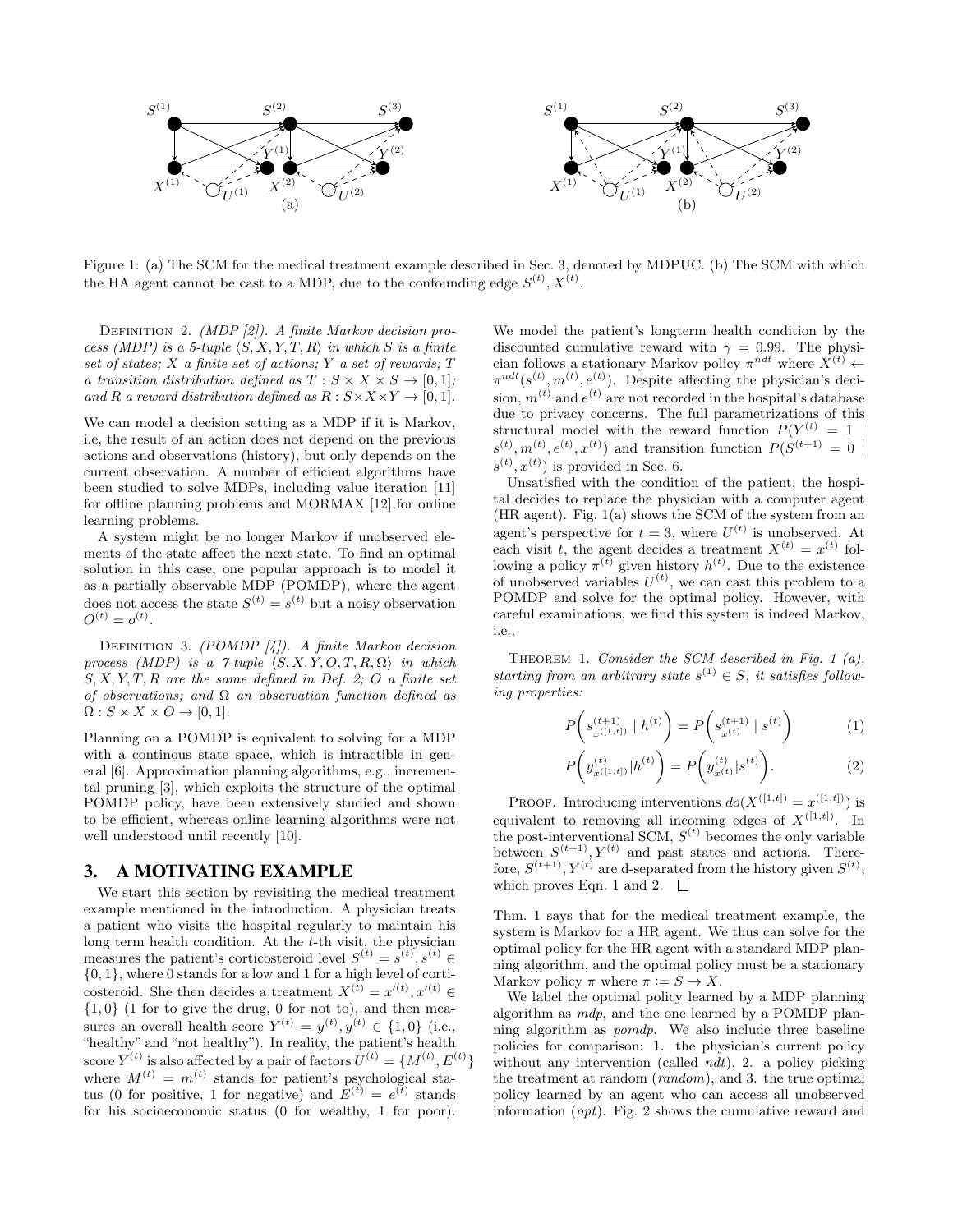average reward per episode of these experiments. Somewhat surprisingly, none of the algorithms is able to learn a reasonable policy – also, the results coincide with the random policy. Moreover, the ndt policy performs worse than random guessing.

The experimental results suggest that the HR agent is not able to converge to some acceptable policy. This raise the question of whether a HA agent which, instead of replacing the physician, takes the physician's decision as a suggestion could perform better in this environment. At the  $t$ -th visit, a HA agent observes not only the current state  $S^{(t)} = s^{\prime(t)}$ , but the physician's decision  $X^{(t)} = x^{\prime(t)}$  as well (but never  $U^{(t)}$ ), and finally picks a new treatment  $X^{(t)} = x^{(t)}$ . Let  $h^{\prime(t)}$  be the observable history for a HA agent by the time t wehere  $h'(t) = h^{(t)} \cup \{x'(0), x'_{(1)}(2), \ldots, x'_{(t(1,t-1))}\}\$  and let  $H^{\prime (t)}$  denote all possible  $h^{\prime (t)}$ . A HA agent follows a policy  $\Pi$  where  $\Pi = \pi^{([1,t]}$  and  $\pi^{(t)} := H'^{(t)} \times X → [0,1].$ 

Two natural questions arise at this point: 1. how HA agent can systematically find an optimal policy; 2. in which cases an HA agent outperforms an HR agent and a human agent. Our goal in the remaining of the paper is to answer these two questions.

#### 4. HUMAN-ASSISTED AGENT AS A MDP

In this section, we study whether (and, if so, how) an HA agent can be modelled using standard MDP machinery. Our goal is to construct a transformation of HA agents to MDPs so as to apply the corresponding MDP algorithms. The goal then is to analyze the behavior of such mapping in terms of optimality.

To cast an HA agent to an MDP agent, we first need to show that the corresponding system is Markov, that is,<sup>2</sup>

$$
P\left(s_{x^{([1,t])}}^{(t+1)} \mid h'^{(t)}\right) = P\left(s_{x^{(t)}}^{(t+1)} \mid s^{(t)}, x^{'(t)}\right) \tag{3}
$$

$$
P\left(y_{x^{([1,t])}}^{(t)} \mid h'^{(t)}\right) = P\left(y_{x^{(t)}}^{(t)} \mid s^{(t)}, x^{'(t)}\right). \tag{4}
$$

We first focus on the system described in the previous section, which is called the MDPUC due to the presence of unobserved confounders (UCs)  $U(t)$ . Let  $S, X, Y, U$  denote by domains of the state  $S^{(t)}$ , action  $X^{(t)}$ , reward  $Y^{(t)}$ , and the exogenous variables  $U^{(t)}$ . We note that a MDPUC running with a HR agent is a MDP.

Theorem 2. (MDPUC Markovianity) For the MDPUC starting from an arbitrary state  $s^{(1)} \in S$ , Eqn. 3 and 4 hold.

We will show next the proof of the above statement. The proof builds on the graphoid axioms [7], the exclusion restrictions rule of SCMs [8, pp. 232], and three axioms of structural counterfactuals: composition, effectiveness and reversibility [8, Sec. 7.3.1]. We also build on confounded components (C-components), a useful concept for operating SCMs with unobserved confounders ([13]).

DEFINITION 4. (C-component [13]) Let G be a causal diagram such that a subset of its bidirectional dashed edges (connected by exogenous variables) forms a spanning tree over all endogenous variables in G. Then G is a C-component.



Figure 2: Average reward per episode plot (left) and cumulative reward plot (right) for medical treatment example.

For example, the SCM described in Fig. 1 contains 3 Ccomponent:  $\{S^{(1)}\}, \{X^{(1)}, Y^{(1)}, S^{(2)}\}$  and  $\{X^{(2)}, Y^{(2)}, S^{(3)}\}$ since the variables in each of these components are connected through bidirected arrows. Every SCM can be uniquely partitioned into a set of C-components  $C^{(1)}, C^{(2)}, \ldots, C^{(K)}$ where  $K < \infty$ . Let  $U^{(k)}$  denote by the set of exogenous variables associated with a C-component  $C^{(k)}$ . The SCM assumes that  $\{U^{(1)}, U^{(2)}, \ldots, U^{(K)}\}$  are mutually independent in the joint probability  $P(u)$ . This assumption can be translated into a probabilistic decomposition formula in terms of counterfactual statements.

LEMMA 1. Given a SCM  $M\langle U, V, F, P(u)\rangle$  with N endogenous variables and  $K$  C-components. Let  $PA<sub>X</sub>$  be parents of a variable X, and let  $V_{pa} = \{V_{pa_{V(1)}}^{(1)}, \ldots, V_{pa_{V(N)}}^{(N)}\}$ . The joint distribution  $P(v_{pa})$  factorizes according to the product:

$$
P(v_{pa}) = \prod_{k=1}^{K} P(c_{pa}^{(k)}),
$$
\n(5)

where  $C_{pa}^{(k)}$  denote endogenous variables with parents' value fixed in C-component k by  $C_{pa}^{(k)} = \{V_{pa}^{(1)}(1)}, \ldots, V_{pa}^{(N^{(k)})}(N^{(k)})\}$ .

PROOF. Let  $U^{(k)}$ ,  $C^{(k)}$  be, respectively, exogenous and endogenous variables of C-component k. A  $V_{pa_{\tilde{V}}(i)}^{(i)}$  in  $C_{pa}^{(k)}$ is decided by the function  $V^{(i)} = f(pa_{V^{(i)}}, u^{(k)})$  with its parents' value fixed at  $PA_{V^{(i)}} = pa_{V^{(i)}}$ . We can thus write  $P(c_{pa}^{(k)})$  as:

$$
P(c_{pa}^{(k)}) = \sum_{U^{(k)}} \prod_{i=1}^{N^{(k)}} I\{v^{(i)} = f(pa_{V^{(i)}}, u^{(k)})\} P(u^{(k)}) \quad (6)
$$

Since  $U$  is partitioned into mutually independent subsets  $\{U^{(1)}, U^{(2)}, \ldots, U^{(N)}\}, P(v_{pa})$  can be written as

$$
P(v_{pa}) = \sum_{U} \prod_{j=1}^{K} \prod_{n=1}^{N^{(j)}} I\{v^{(n)} = f(pa_{V^{(n)}}, u)\} P(u^{(j)}).
$$

<sup>&</sup>lt;sup>2</sup>The variable  $X$  taking different values before and after the conditioning bar (i.e.,  $x'$  and  $x$ ) syntactically exhibits the counterfactual nature of the problem.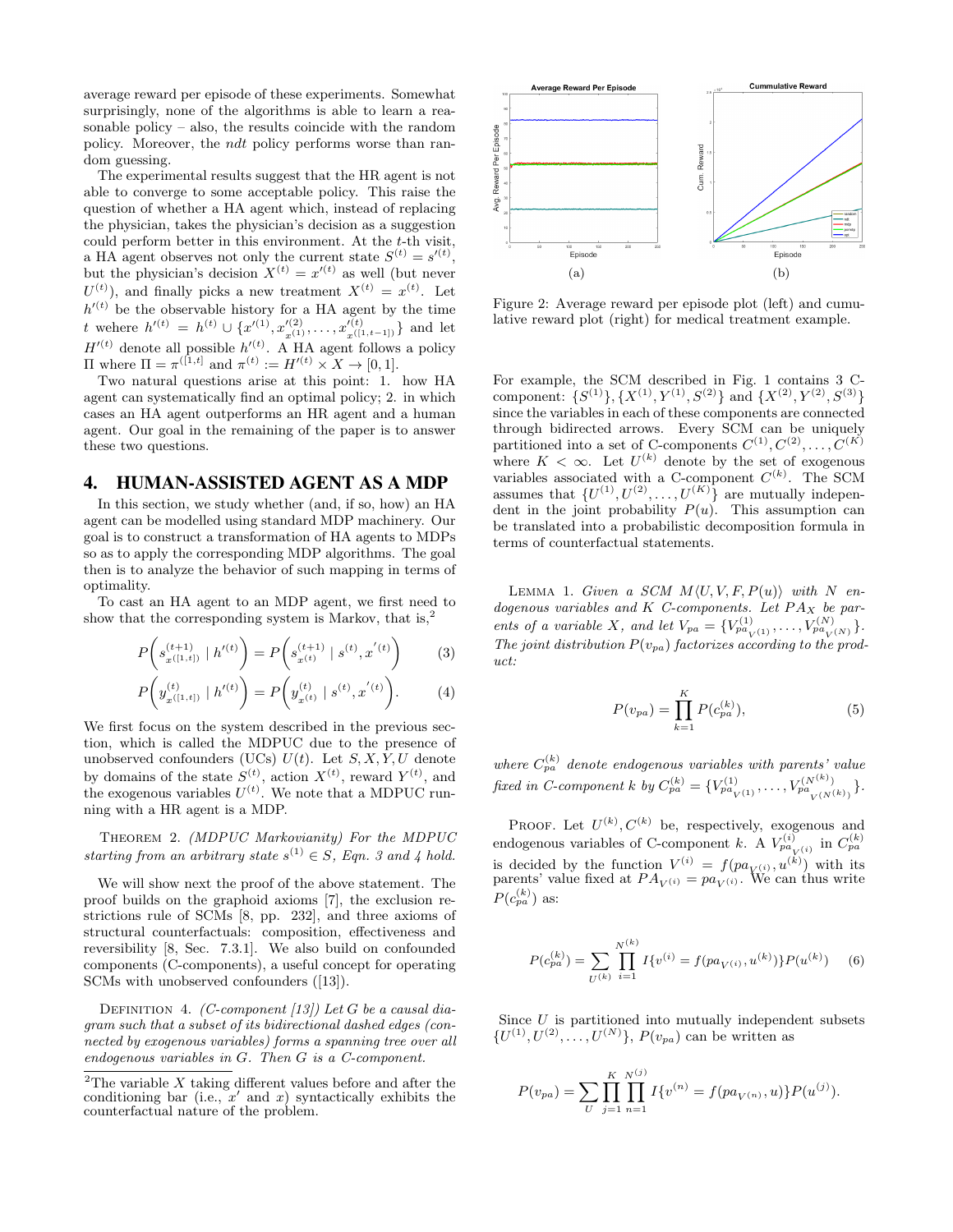By moving out  $U^{(k)}$  and  $C^{(k)}$ , this becomes:

$$
P(v_{pa}) = \underbrace{\sum_{U^{(k)}} \prod_{i=1}^{N^{(k)}} I\{v^{(i)} = f(pa_{V^{(i)}}, u^{(k)})\} P(u^{(k)})}_{\text{Part 1}}
$$

$$
\cdot \underbrace{\sum_{U \setminus U^{(i)}} \prod_{j=1, j \neq k}^{K} \prod_{n=1}^{N^{(j)}} I\{v^{(n)} = f(pa^{(n)}, u^{(n)})\} P(u^{(j)})}_{\text{Part 2}}
$$

Part 1 is exactly  $P(s_{pa}^{(j)})$  defined in Eqn. 6. By applying the same procedure for remaining  $K - 1$  C-components, we obtain Eqn. 5.  $\Box$ 

Lem. 1 implies a stronger result than the independence restrictions rule [8, Sec. 7.3], since it shows that all endogenous variables with their parents fixed are independent of variables with parents fixed in other C-components.

PROOF. (Proof of Thm. 2) We will focus on the time  $= 3$ . The proof for the general case follows naturally. Consider Fig. 1 which describes MDPUC at time  $t = 3$ , we want to show that:

$$
P\left(s_{x(1,2)}^{(3)} \mid s_{x(1)}^{(2)}, x_{x(1)}^{'(2)}, s^{(1)}, x^{'(1)}\right) = P\left(s_{x(2)}^{(3)} \mid s^{(2)}, x^{'(2)}\right), (7)
$$

$$
P\left(y_{x(1,2)}^{(2)} \mid s_{x(1)}^{(2)}, x_{x(1)}^{'(2)}, s^{(1)}, x^{'(1)}\right) = P\left(y_{x(2)}^{(2)} \mid s^{(2)}, x^{'(2)}\right). \tag{8}
$$

Since Fig. 1 consists of 3 C-components:  $S^{(1)}$ ,  $\{X^{(1)}, Y^{(1)}, S^{(2)}\}$ and  $\{X^{(2)}, Y^{(2)}, S^{(3)}\}$ , Lem. 1 implies

$$
\left(s_{x^{(2)},s^{(2)}}^{(3)}, x_{s^{(2)}}^{'(2)} \perp \!\!\!\perp s^{(1)}, x_{s^{(1)}}^{'(1)}, s_{x^{(1)},s^{(1)}}^{(2)}\right), \tag{9}
$$

where  $s^{([1,3])}, y^{([1,2])}, x^{([1,2])}, x'^{([1,2])}$  are arbitrary values. By composition and weak union axioms, we have

$$
\left(s_{x^{(2)},s^{(2)}}^{(3)} \perp \!\!\!\perp s^{(1)}, x'^{(1)} \mid s_{x^{(1)}}^{(2)}, x'^{(2)}_{x^{(1)}}\right). \tag{10}
$$

Let  $x'^{(1)} = x^{(1)}$  and apply composition and weak union axioms again.

$$
\left(s_{x^{(2)},s^{(2)}}^{(3)} \perp s^{(1)}, x^{(1)} \mid s^{(2)}, x'^{(2)}\right). \tag{11}
$$

Eqn. 11 implies

$$
P\bigg(s_{x^{(2)},s^{(2)}}^{(3)} \mid s^{(2)}, x'^{(2)}\bigg) = P\bigg(s_{x^{(2)},s^{(2)}}^{(3)} \mid s^{(2)}, x'^{(2)}, s^{(1)}, x^{(1)}\bigg).
$$

By Composition axiom, we move  $x^{(1)}$  to subscripts.

$$
\begin{split} &P\bigg(s_{x^{(2)},s^{(2)}}^{(3)} \mid s^{(2)},x'^{(2)},s^{(1)},x^{(1)}\bigg)\\ &=P\bigg(s_{x^{(2)},s^{(2)}}^{(3)} \mid s_{x^{(1)}}^{(2)},x'^{(2)}_{x^{(1)}},s^{(1)},x^{(1)}\bigg)\\ &=P\bigg(s_{x^{(2)},s^{(2)}}^{(3)} \mid s_{x^{(1)}}^{(2)},x'^{(2)}_{x^{(1)}}\bigg). \end{split}
$$

The last step holds by the independence implied by Eqn. 10. Since  $x^{(1)}$  in Eqn. 10 can be any value, let  $x^{(1)} = x'^{(1)}$  and

apply Eqn. 10 again.

$$
\begin{split} &P\bigg(s_{x^{(2)},s^{(2)}}^{(3)} \mid s_{x^{(1)}}^{(2)}, x_{x^{(1)}}^{\prime\left(2\right)}\bigg)\\ &=P\bigg(s_{x^{(2)},s^{(2)}}^{(3)} \mid s_{x^{(1)}}^{(2)}, x_{x^{(1)}}^{\prime\left(2\right)}, s^{(1)}, x^{\prime\left(1\right)}\bigg)\\ &=P\bigg(s_{x^{(1,2]})\,,s^{(2)}}^{(3)} \mid s_{x^{(1)}}^{(2)}, x_{x^{(1)}}^{\prime\left(2\right)}, s^{(1)}, x^{\prime\left(1\right)}\bigg). \end{split}
$$

The last step holds, since  $s_{x^{(2)},s^{(2)}}^{(3)} = s_{x^{([1,2])},s^{(2)}}^{(3)}$  (Exclusion Restrictions rule). Together, we have

$$
P\left(s_{x^{(2)},s^{(2)}}^{(3)} \mid s^{(2)}, x'^{(2)}\right)
$$
  
=  $P\left(s_{x^{((1,2))},s^{(2)}}^{(3)} \mid s_{x^{(1)}}^{(2)}, x'_{x^{(1)}}, s^{(1)}, x'^{(1)}\right)$ . (12)

We can rewrite  $P(s_{x(2),s(2)}^{(3)} | s^{(2)}, x'^{(2)})$  as

$$
\sum_{x'(1) \in X, s'(1) \in S} \underbrace{P\left(s_{x(2),s(2)}^{(3)} \mid s^{(2)}, x'^{(2)}, s'^{(1)}, x'^{(1)}\right)}_{Term1}
$$
\n
$$
P\left(s'^{(1)}, x'^{(1)} \mid s^{(2)}, x'^{(2)}\right).
$$
\n(13)

Some algebra through Composition axiom and Exclusion Restrictions rule turns Term 1 into:

$$
P\left(s_{x^{(2)},s^{(2)}}^{(3)} \mid s^{(2)}, x'^{(2)}, s'^{(1)}, x'^{(1)}\right)
$$

$$
= P\left(s_{x^{(2)}}^{(3)} \mid s^{(2)}, x'^{(2)}, s'^{(1)}, x'^{(1)}\right).
$$
 (14)

Replace Term 1 with Eqn. 14, Eqn. 13 equals to:

$$
P\left(s_{x^{(2)},s^{(2)}}^{(3)} \mid s^{(2)}, x'^{(2)}\right)
$$
  
= 
$$
\sum_{x'^{(1)} \in X, s'^{(1)} \in S} P\left(s_{x^{(2)}}^{(3)}, s'^{(1)}, x'^{(1)} \mid s^{(2)}, x'^{(2)}\right)
$$
  
= 
$$
P\left(s_{x^{(2)}}^{(3)} \mid s^{(2)}, x'^{(2)}\right)
$$

Together with Eqn. 12, we prove Eqn. 7. Eqn. 8 can be proved with the same steps but replacing  $s^{(3)}$  with  $y^{(2)}$ .

Thm. 2 proves the Markov property for a HA agent – in words, it says that the history  $h'^{(t)}$  is best summarized by the current state  $s^{(t)}$  and the physician's decision  $x'^{(t)}$ . We can then construct a MDP  $M' = \langle S', X, T, R \rangle$  with an augmented state variable such that  $S' = S \times X$ , T and R are respectively Eqn. 7 and 8. To solve for the optimal policy for the HA agent in MDPUC is equivalent to solve for the optimal policy in  $M'$ .

When the full parametrization of MDPUC is provided, Eqn. 7 and 8 can be calculated through three-step procedure of Abduction, Action and Prediction [8, Sec. 7.1]. In practice, however, it is often difficult to obtain the distribution of unobserved variables  $(P(U^{(t)}))$ . In such cases, Eqn. 7 and 8 can still be obtained through the new randomization procedure introduced in [1]: 1. observe the current state  $s^{(t)}$  and the physician's decision  $x'^{(t)}$ ; 2. stop the action  $x^{(t)}$  and perform a new action  $x^{(t)}$  at random; 3. observe outcomes  $(s^{(t+1)} \text{ and } y^{(t)})$ , and record the data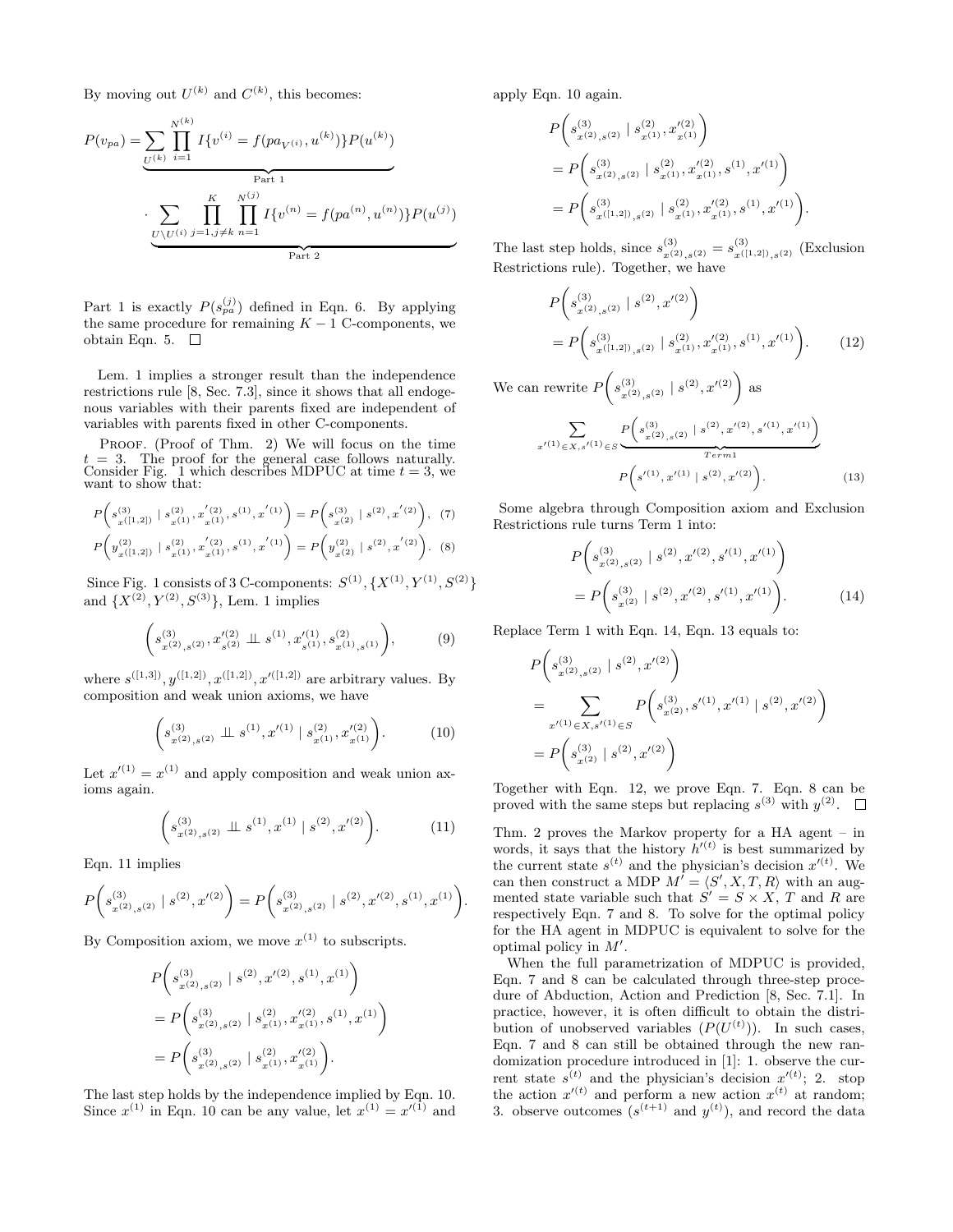$(s^{(t)}, x'^{(t)}, x^{(t)}, s^{(t+1)}, y^{(t)})$ . Furthermore, the counterfactual representations of Eqn. 7 and 8 also suggest a off-policy learning method that can be useful to speedup convergence.

Corollary 1. The MDPUC satisfies following statements for  $t \geq 1$ :

$$
\label{eq:posterior} \begin{split} &P\bigg(s_{x^{(t)}}^{(t+1)}, x_{x^{(t)}}^{(t+1)} \mid s^{(t)}, x^{(t)}\bigg) = P\bigg(s^{(t+1)}, x^{(t+1)} \mid s^{(t)}, x^{(t)}\bigg) \\ &P\bigg(y_{x^{(t)}}^{((t)} \mid s^{(t)}, x^{(t)}\bigg) = P\bigg(y^{(t)} \mid s^{(t)}, x^{(t)}\bigg) \end{split}
$$

**PROOF.** Since we condition on  $x^{(t)}$ , the simple application of the composition axiom [8, pp. 229] removes subscripts on left-hand side terms for both equations, which are exactly terms on the right-hand side.  $\square$ 

Note that quantities on the right hand side are observational distributions (without subscripts), which can be obtained by simply observing physicians naturally acting. In fact, when  $x'(t) = x^{(t)}$ , Eqn. 7 and 8 can be estimated without direct experiments, but through the observational data alone.

Some reader might surmise that the results in Thm. 2 are immediate by arguing that the physician's decision  $x'^{(t)}$  can be modeled as an extra state variable  $X^{\prime(t)}$ . The new state  $\{S^{(t)}, X^{\prime (t)}\}$  must be Markov, since  $X^{\prime (t)}$  only depends on independent local variables except for  $S^{(t)}$ . It is, therefore, not necessary, one may conclude, to perform any independence analysis among counterfactual variables. This statement, however, is certainly not true. Consider the dynamic system shown in Fig. 1(b), which is the same as Fig. 1(a) with the UC  $U^{(t)}$  affecting the current state  $S^{(t)}$ . Even though the physician's decision  $X^{(t)} = x'^{(t)}$  is still only affected by  $U^{(t)}$  and  $S^{(t)}$ , the system is no long Markov for a HA agent. To witness, the confounding between  $X^{(t)}$  and  $S^{(t)}$  violates the independence relation in Eq. 9, which breaks the Markovian property. This means that the SCM in Fig. 1(b) cannot be cast to a MDP for a HA agent. This example illustrates that the independence relationships among counterfactual variables need to be carefully considered when solving sequential decision problems in natural settings where UCs exist. If the system is not Markovian, we have to resort to a more general formalism that permits such a violation.

## 5. HUMAN-ASSISTED AGENT AS A POMDP

The Markov property of the sequential decision process can be violated as the uncertainty of state information grows, which calls for the formalism of POMDPs. Fig. 3(a) shows the graphical representation of a prototypical POMDP model. POMDPs represent one of the most general formalisms for sequential decision problems. For example, the system in Fig. 3(a) can be translated into a POMDP by defining the state  $S^{(t)}$  in the POMDP as  $S^{(t)} = \{S^{(t)}, U^{(t)}\}$  and its observation  $O^{(t)} = \{S^{(t)}\}.$  For simplicity, we denote the POMDP state  $S^{(t)}$  by  $S^{(t)}$ . We focus on the planning problem for the POMDP. In a POMDP, the outcome of an action is related to all history since the POMDP is no longer Markovian. The solution, proposed in [4], is to introduce a belief state  $B^{(t)}$  storing a probability distribution over the state space S up to time t given the history  $H^{(t)} = h^{(t)}$ . Formally, let  $h^{(t)} = \{o^{(1)}, o_{x^{(1)}}^{(2)}, \ldots, o_{x^{(\lfloor 1, t-1]})}}^{(t)}\},$ 

$$
B^{(t)}(s^{(t)}) = P\left(s_{x^{([1,t-1])}}^{(t)} \mid h^{(t)}\right) \tag{15}
$$

Fig. 3(b) shows the graphical representation of a POMDP with a standard POMDP agent deployed. At time  $t$ , the agent receives the observation  $o^{(t)}$ , updates the belief state  $B<sup>(t)</sup>$ , and picks an action based on the belief state. Given the current belief  $B^{(t)}(s^{(t)})$ , the most recent action  $x^{(t)}$  and the most recent observation  $o^{(t+1)}$ , the belief state  $B^{(t+1)}(s^{(t+1)})$ is updated by Bayes' rule:

$$
\alpha P\bigg( o_{x^{(t)}}^{(t+1)} \mid s^{(t+1)} \bigg) \sum_{s^{(t)} \in S} P\bigg( s_{x^{(t)}}^{(t+1)} \mid s^{(2)} \bigg) B^{(t)}(s^{(t)}) \quad (16)
$$

where  $\alpha$  is a normalizing constant.

We next introduce the POMDP formalism for a HA agent. Following the same idea, we next introduce a belief state  $B'(t)$  storing the belief probability distribution over the state space  $S$  up to time  $t$ .

THEOREM 3. Given the SCM described in Fig.  $3(a)$ , define the belief state

$$
B'(t)(s^{(t)}) = P(s^{(t)}_{x^{([1,t-1])}} | h'(t)|),
$$

where  $h'^{(t)} = \{o^{(1)}, x'^{(t)}, o^{(2)}_{x^{(1)}}, x'^{(2)}_{x^{(1)}}, \dots, o^{(t)}_{x^{([1, t-1])}}, x'^{(t)}_{x^{([1, t-1])}}\}.$ Given the current belief  $B'(t)(s^{(t)})$ , the most recent action  $x^{(t)}$ , the most recent physician's decision  $x'^{(t+1)}$ , and the most recent observation  $o^{(t+1)}$ , the next belief state  $B'^{(t+1)}(s^{(t+1)})$ can be updated by Bayes' rule:

$$
\alpha P\bigg( o_{x^{(t)}}^{(t+1)}, x_{x^{(t)}}'^{(t+1)} \mid s^{(t+1)} \bigg) \sum_{s^{(t)} \in S} P\bigg( s_{x^{(t)}}^{(t+1)} \mid s^{(t)} \bigg) B'^{(t)}(s^{(t)}).
$$

where  $\alpha$  is a normalizing constant.

PROOF. By Bayes' rule,

$$
B'^{(t+1)}(s^{(t+1)}) = P\left(s_{x^{([1,t])}}^{(t+1)} | o_{x^{([1,t])}}^{(t+1)}, x_{x^{([1,t])}}'^{(t+1)}, h'^{(t)}\right)
$$
  
= 
$$
\alpha P\left(s_{x^{([1,t])}}^{(t+1)}, o_{x^{([1,t])}}^{(t+1)}, x_{x^{([1,t])}}'^{(t+1)} | h'^{(t)}\right)
$$
  
= 
$$
\alpha P\left(o_{x^{([1,t])}}^{(t+1)}, x_{x^{([1,t])}}'^{(t+1)} | s_{x^{([1,t])}}^{(t+1)}, h'^{(t)}\right) P\left(s_{x^{([1,t])}}^{(t+1)} | h'^{(t)}\right).
$$

A POMDP is Markov if  $S^{(t)}$  is observed. By the Markov property, this turns into:

$$
\alpha P\bigg( o_{x^{(t)}}^{(t+1)}, x_{x^{(t)}}'^{(t+1)} \mid s^{(t+1)} \bigg) P\bigg( s_{x^{([1,t])}}^{(t+1)} \mid h'^{(t)} \bigg). \tag{17}
$$

By expanding on  $s_{x^{([1,t-1])}}^{(t)}$  and the Markov property,  $P\left(s_{x^{([1,t])}}^{(t+1)}\mid$  $h^{\prime(t)}$  is equivalent to

$$
\sum_{s^{(t)} \in S} P\left(s_{x^{([1,t])}}^{(t+1)} \mid s_{x^{([1,t-1])}}^{(t)}, h'^{(t)}\right) P\left(s_{x^{([1,t-1])}}^{(t)} \mid h'^{(t)}\right)
$$
\n
$$
= \sum_{s^{(t)} \in S} P\left(s_{x^{(t)}}^{(t+1)} \mid s^{(t)}\right) P\left(s_{x^{([1,t-1])}}^{(t)} \mid h'^{(t)}\right). \tag{18}
$$

Note that  $P\left(s^{(t)}_{x^{([1,t-1])}} \mid h'^{(t)}\right)$  is the current belief  $B'^{(t)}(s^{(t)})$ . Together with Eqn. 17 and 18, the theorem follows.

Thm. 3 describes the belief update algorithm for a HA agent in a POMDP environment. Comparing the above formula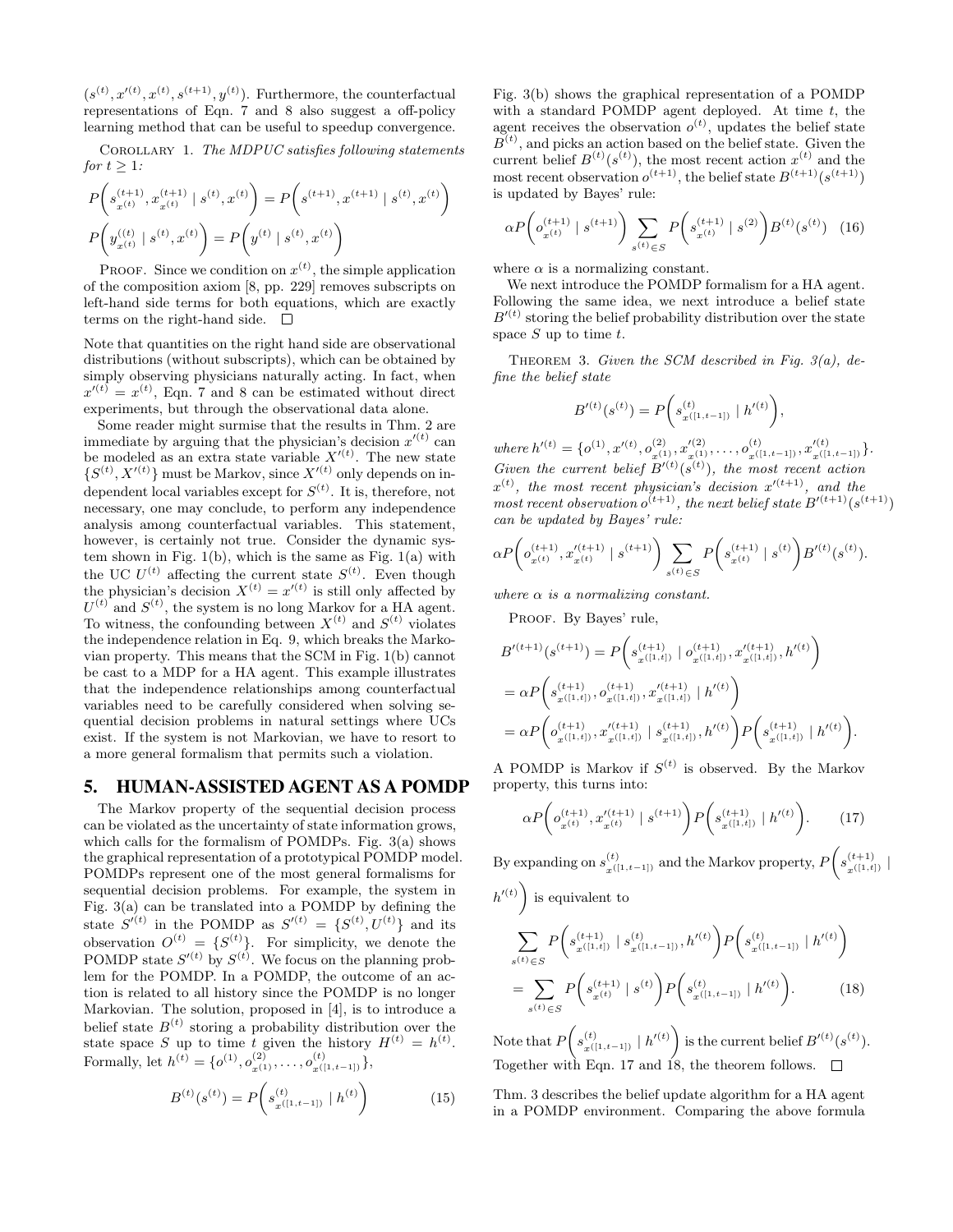

Figure 3: (a) The SCM representation for a POMDP where the human decides for  $X^{(t)}$  based on  $S^{(t)}, O^{(t)}$ . (2) The SCM representation for a POMDP after a standard POMDP agent is deployed.

 $\Box$ 

with Eqn. 16, we find that the physician's decision  $x'(t)$  acts as if it was an observations. This says that we can solve for the optimal policy for a POMDP HA agent by constructing a POMDP with a new observation  $o'^{(t+1)} = \{o^{(t+1)}, x'^{(t+1)}\}.$ 

The distribution  $P\left( o_{x(t)}^{(t+1)}, x_{x(t)}^{\prime (t+1)} \mid s^{(t+1)} \right)$  can be calculated as

$$
P\bigg(x'^{(t+1)} \mid s^{(t+1)}, o^{(t+1)}\bigg) P\bigg(o_{x^{(t)}}^{(t+1)} \mid s^{(t)}\bigg)
$$

Let  $\Pi_{HA}^*$ ,  $\Pi_{HR}^*$  denote the optimal policy of, respectively, the HA agent and the HR agent. Since  $h^{(t)} \subset h'^{(t)}$ ,  $\prod_{HA}^*$  should always dominate  $\Pi_{HR}^*$  for an arbitrary sequential system starting from state  $s^{(1)}$ . We now study the condition when the HA agent does not outperform the HR agent.

THEOREM 4. For a POMDP described in Fig.  $3(a)$  with a policy  $\Pi = \pi^{([1,t])}$  where  $\pi^{(t)} := H^{(t)} \times X \rightarrow [0,1]$  starting from state  $s^{(1)}$ , the following statement holds:

$$
V^{\Pi_{HA}^{*}}(s^{(1)}) = V^{\Pi_{HR}^{*}}(s^{(1)})
$$
\n(19)

PROOF. Since  $\Pi_{HA}^*$  always dominates  $\Pi_{HR}^*$ , it suffices to show the other direction  $V^{\Pi_{HA}^*}(s^{(1)}) \leq V^{\Pi_{HR}^*}(s^{(1)})$ . Suppose  $\Pi_{HA}^* = \pi_{HA}^{*([1,t])}, \Pi_{HR}^* = \pi_{HR}^{*([1,t])}$ , we write  $V^{\Pi_{HA}^*}(s^{(1)})$  as:

$$
\sum_{h^{(t)} \in H^{(t)}} \sum_{x^{([1,t])} \in X^t} \sum_{y^{(t)} \in Y} y^{(t)} P(y^{(t)}_{s^{(t)},x^{(t)}})
$$

$$
P(o^{(1)}_{s^{(1)}}) \prod_{i=2}^t P(o^{(i)}_{x^{(i-1)},s^{(i)}}) P(s^{(i)}_{s^{(i-1)},x^{(i-1)}})
$$

$$
\prod_{j=1}^t \pi_{HR}^{*(j)} (x^{(j)} | h^{(j)})
$$

Similarly, we can write  $V^{\Pi_{HR}^*}(s^{(1)})$  as:

$$
\sum_{h'(t) \in H'(t)} \sum_{x([1,t]) \in X^t} \sum_{y(t) \in Y} y^{(t)} P(y_{s(t),x(t)}^{(t)})
$$

$$
P(o_{s(1)}^{(1)}) \prod_{i=2}^t P(o_{x^{(i-1)},s(i)}^{(i)}) P(s_{s^{(i-1)},x^{(i-1)}}^{(i)})
$$

$$
\prod_{j=1}^t P(x'^{(j)} | h^{(j)}) \pi_{HA}^{*(j)} (x^{(j)} | h'^{(j)})
$$

Since 
$$
h'(t) = h^{(t)} \cup \{x'^{(1)}, \dots, x'^{(t)}_{x^{([1, t-1])}}\}
$$
, this turns to  
\n
$$
\sum_{h^{(t)} \in H^{(t)}} \sum_{x^{([1, t])} \in X^t} \sum_{y^{(t)} \in Y} y^{(t)} P(y^{(t)}_{s^{(t)}, x^{(t)}})
$$
\n
$$
P(o^{(1)}_{s^{(1)}}) \prod_{i=2}^t P(o^{(i)}_{x^{(i-1)}, s^{(i)}}) P(s^{(i)}_{s^{(i-1)}, x^{(i-1)}})
$$
\n
$$
\sum_{x'^{([1, i])} \in X^i} \prod_{j=1}^t P(x'^{(j)} | h^{(j)}) \pi_{HA}^{*(j)}(x^{(j)} | h'^{(j)})
$$
\n
$$
\frac{x'^{([1, i])} \in X^i}{T^{erm1}}
$$

Term 1 defines a policy of the HR agent after summing out  $x'^{([1,t])}$ , which we denote by  $\Pi_{HR}$ . Since  $\Pi_{HR}^*$  is the optimal policy for the HR agent, it follows that

$$
V^{\Pi_{HA}^{*}}(s^{(1)}) = V^{\Pi_{HR}}(s^{(1)}) \leq V^{\Pi_{HR}^{*}}(s^{(1)}).
$$

Thm. 4 concerns with the value of information of the human's decision. When the state spaces of the human and the agent coincide, i.e., the human does not observe more information than the agent, the optimal performance of a HR agent matches a HA agent. Therefore, it is completely safe under these conditions to replace the human with an automated agent. In general, however, even when biased (and possibly worse than a random policy), the information coming from the human decision-maker allows an HA agent to dominate any traditional HR agent.

#### 6. APPLICATIONS AND EXPERIMENTS

Our goal in this section is to operationalize the learning algorithms for the HA agent in both offline planning and online learning settings. We focus on the SCM of the medical treatment example described in Sec. 3. The physician's policy is defined as

$$
X^{(t)} \leftarrow \pi^{ndt}(s^{(t)}, m^{(t)}, s^{(t)}) = s^{(t)} \oplus m^{(t)} \oplus e^{(t)},
$$

where ⊕ represents the exclusive OR operator.

The reward probability function  $P(y^{(\bar{t})} | s^{(t)}, m^{(t)}, e^{(t)}, x^{(t)})$ and the transition probability function  $P(s^{(t+1)} | s^{(t)}, x^{(t)})$ are provided in Tables 1 and 2. The entries encode the probabilities for  $Y^{(t)} = 1$ . The doctor's natural choice of action (i.e., following  $\pi^{ndt}$ ) are indicated by asterisks.

Evaluation Metrics. The performance is evaluated with standard metrics: (1) the cumulative reward per episode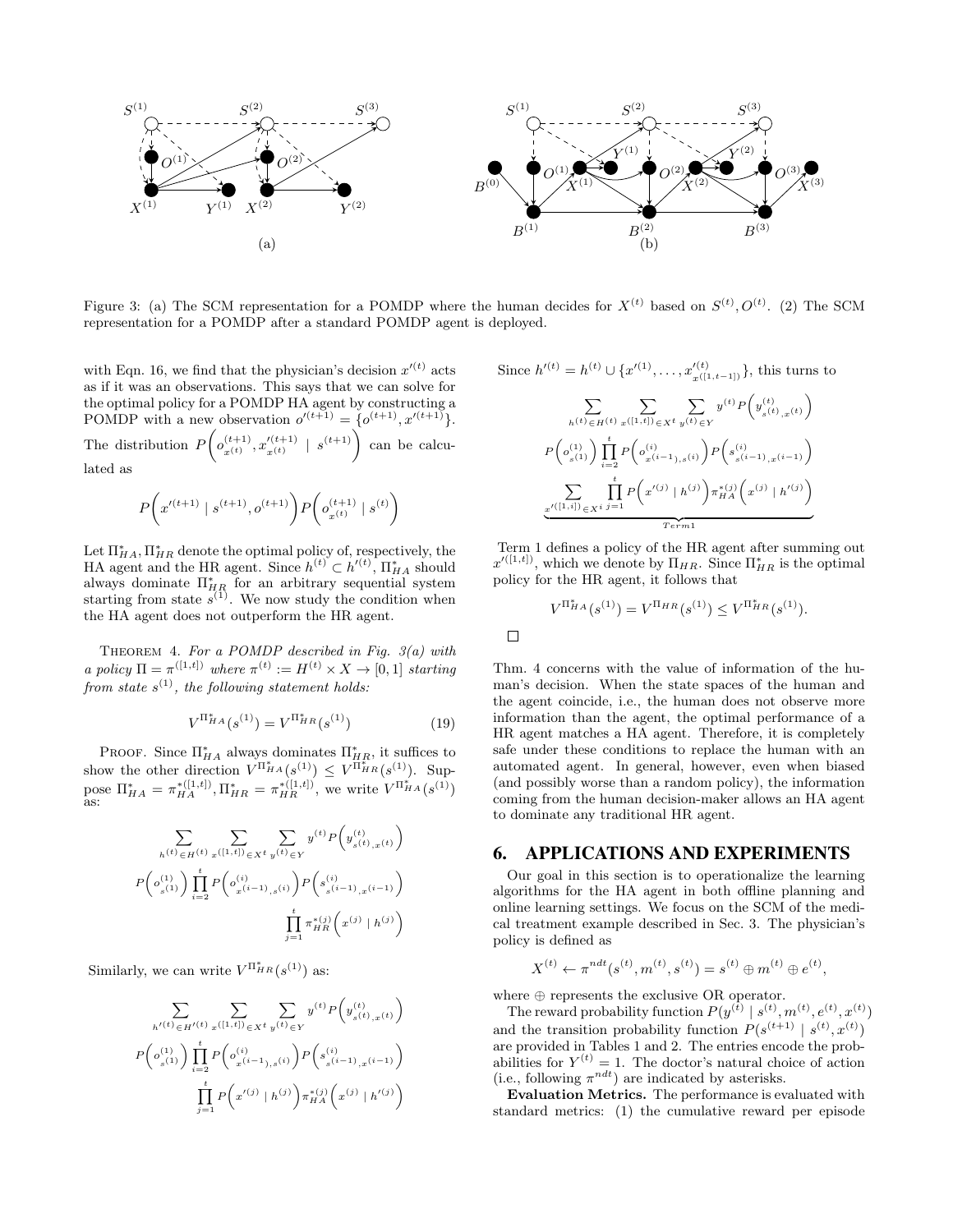|                        | $S^{(t)}=0$   |               |               |               |
|------------------------|---------------|---------------|---------------|---------------|
|                        | $M^{(t)} = 0$ |               | $M^{(t)} = 1$ |               |
|                        | $E^{(t)} = 0$ | $E^{(t)} = 1$ | $E^{(t)}=0$   | $E^{(t)} = 1$ |
| $X^{(t)} = 0$          | $*0.2$        | 0.9           | 0.8           | $*0.3$        |
| $\overline{X^{(t)}}=1$ | 0.9           | $*0.2$        | $*0.3$        | 0.8           |
|                        | $S^{(t)} = 1$ |               |               |               |
|                        | $M^{(t)} = 0$ |               | $M^{(t)} = 1$ |               |
|                        | $E^{(t)}=0$   | $E^{(t)} = 1$ | $E^{(t)}=0$   | $E^{(t)} = 1$ |
| $X^{(t)} = 0$          | 0.7           | $*0.2$        | $*0.1$        | 0.8           |
| $\overline{X}^{(t)}=1$ | $*0.2$        | 0.7           | 0.8           | $*0.1$        |

Table 1: Reward probability table for health score  $Y^{(t)} = 1$ , which is  $P(Y^{(t)} = 1 | s^{(t)}, m^{(t)}, e^{(t)}, x^{(t)})$ . The doctor's natural choice under  $S^{(t)}, M^{(t)}, E^{(t)}$  are indicated by asterisks.

|                         | $S^{(t)}$<br>$= 0$ | $S^{(t)}$<br>= |
|-------------------------|--------------------|----------------|
| $X^{(t)}$<br>$= 0$      | 0.9                | 0.3            |
| $\mathbf{Y}(t)$<br>$=1$ | 0.7                | 0.8            |

Table 2: The transition probability table  $P(S^{(t+1)} = 0$  $s^{(t)}, x^{(t)}$ ).

averaging over 800 runs (AR), and (2) the cumulative reward for 250 episodes (CR).

Experiment 1: Offline Planning We run experiments for the offline planning setting of the medical treatment example, where full parametrizations of the model are provided to the agent. We compare both the MDP and POMDP planning algorithms for HR and HA agents: MDP value iteration for a HR agent (labeled hr-mdp), MDP value iteration for a HA agent (ha-mdp), POMDP incremental pruning for a HR agent (hr-pomdp), POMDP incremental pruning for a HA agent (ha-pomdp). We also include the optimal policy computed by the agent who can access all unobserved states  $(\textit{opt})$ . We believe this is fair for our examples since it allows the comparison of our algorithm against a truly optimal policy with full access to the unobserved variables.

Results shown in Fig. 4 support the HA agent approach. The simulation reveals the HA agent  $(CR=2.0211 \times 10^4)$ consistently outperforms the HR agent  $(CR=1.3076 \times 10^4)$ in both MDP and POMDP planning algorithms. Also, we note that the POMDP planning algorithm learns the same policy as the one learned by the MDP algorithm for the HA agent. This confirms that the system consisting of the MDPUC model and a HA agent is Markov and can be solved by MDP algorithms (Thm. 2).

Experiment 2: Online Learning We run experiments for the online learning setting of the medical treatment example, where the parametrizations of model are not available to the agent. The agent has to converge to the optimal policy while explores the environment. We compare three variants of the MORMAX [12] algorithm: MORMAX for a HR agent (labeled hr-agent), MORMAX for a HA agent (ha-agent), and MORMAX for a HA agent with samples transfer method in Col. 1 (ha-agent<sup>+</sup>).

Results shown in Fig. 5 support the HA agent approach. Specifically, the simulation reveals an improvement in cumulative reward obtained by  $ha\text{-}agent^+$   $(2.0574\times10^4)$  compared to ha-agent  $(2.0335 \times 10^4)$ . We can also see from the average reward per episode that  $ha\text{-}agent^+$  shows a faster convergence rate than ha-agent, which corroborates with the view that the sample transferring procedure (Corol. 1) leveraging



Figure 4: Simulation results for Experiment 1 comparing the offline planning performance for HR and HA agents with both MDP and POMDP planning methods.



Figure 5: Simulation results for Experiment 2 comparing the online learning performance for a HR agent, a HA agent and a HA agent while leveraging observational data through seeding.

observational data can be helpful. Surprisingly,  $ha\text{-}agent\text{+}$  is able to converge to an optimal policy in the very beginning. The hr-agent, predictably, is not a competitor and experiences a relatively low cumulative reward  $(1.3278 \times 10^4)$ .

Overall, these results confirm that the HA agent, which utilizes the the natural agent's decision, converge to a higher expected return; the samples transferring procedure allows algorithms to converge at a faster pace in the online settings.

## 7. CONCLUSION

We studied the problem of finding optimal decision-making strategies when a natural agent is already deployed and decision are possibly driven by unobserved confounders. Using counterfactual machinery, we delineated two classes of agents, namely, HR and HA – the former class attempts to completely replace humans agents, while the latter attempts to collaborate with them to reach better decisions. We first showed that an optimal strategy could be found by modeling the HA agent as a modified version of MDP and POMDP solvers, depending on whether the assumption of counterfactual Markovianity holds in the environment. Through a syntactic transformation of the state variable, we operationalized these strategies and showed that HA agents consistently dominate their HR counterparts. Finally, we derived the conditions when the performance of both agents coincide, which delineates the class of problems where human input does not contain useful information.